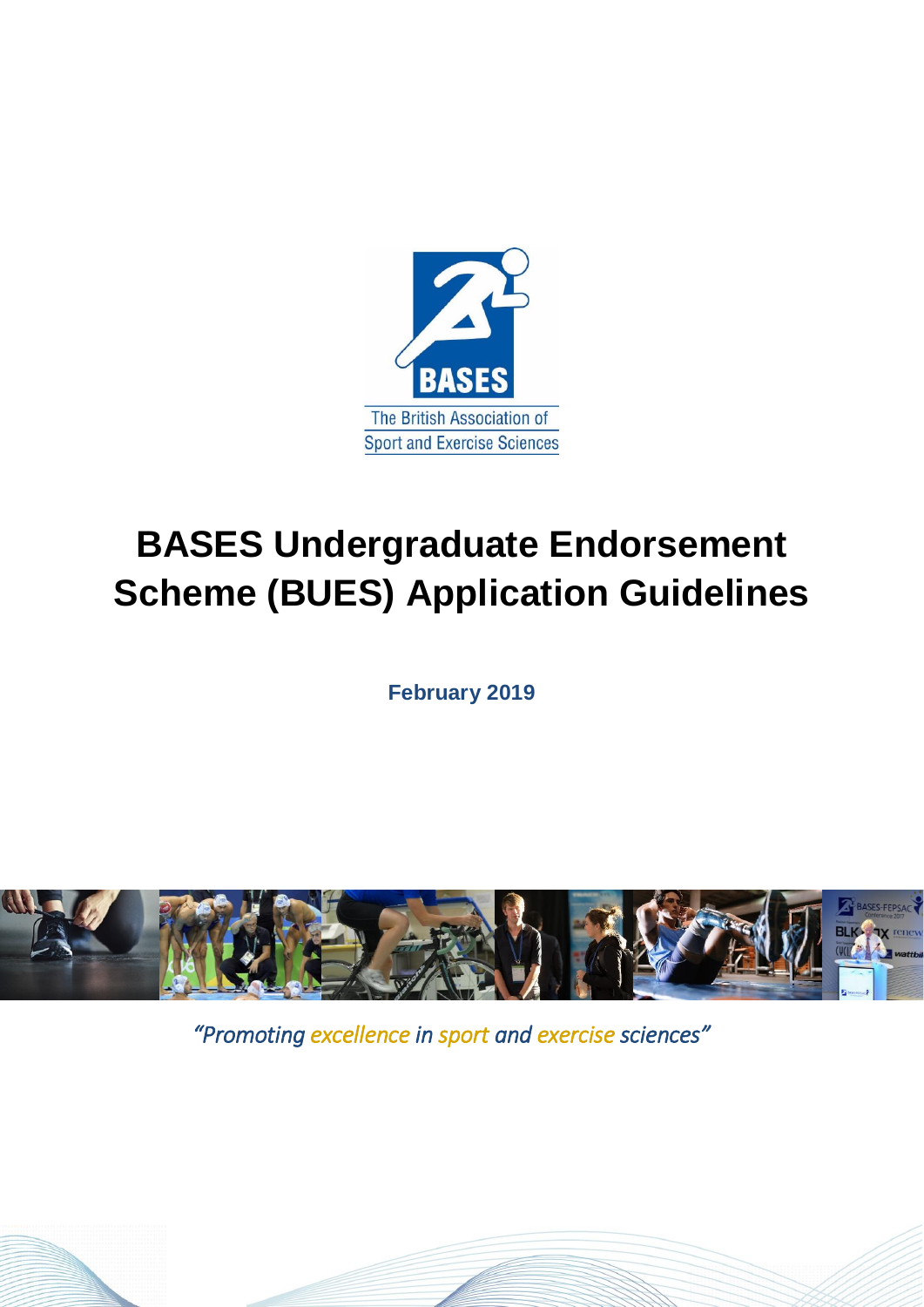

# **Overview**

The BASES Undergraduate Endorsement Scheme (BUES) awards endorsement to sport and exercise science undergraduate courses that provide undergraduates with the opportunity to develop the knowledge and skills essential to enter into the profession.

BASES is a professional association that has endorsed sport and exercise science undergraduate courses since 2005. BUES is the recognised standard for all sport and exercise science undergraduate degree programmes in the UK.

BASES endorsement is awarded to courses that meet specific criteria covering the necessary foundation of sport and exercise science knowledge and technical skills, in addition to professional development competencies required to succeed in the profession.

### **Criteria for course endorsement**

To gain BASES endorsement, applicants will have to demonstrate that an undergraduate degree course satisfies the criteria outlined in the BUES application form, which is structured around the following seven sections:

**1. Scientific knowledge:** Programmes should be able to demonstrate the development of understanding of the key bodies of knowledge relevant to sport and exercise science (in the subdiscipline areas of physiology, psychology and biomechanics).

**2. Technical skills:** Programmes should be able to demonstrate the development and application of scientific and practical techniques relevant to sport and exercise science (in the sub-discipline areas of physiology, psychology and biomechanics).

**3. Application of knowledge and skills (Interdisciplinary):** Programmes should be able to demonstrate the application of knowledge and technical skills in interdisciplinary contexts, including sport performance, exercise and health, and environmental/occupational.

**4. Understanding and use of research:** Programmes should be able to demonstrate training in research that enables the interpretation and application of research methods and findings.

**5. Professional development and practice:** Programmes should be able to demonstrate the development of self-reflection on academic, professional and personal attributes.

**6. Employability and career readiness:** Programmes should be able to demonstrate the preparation of students for graduate level employment in the sport and exercise science sector, including opportunities for work-based or work-related learning and career planning.

**7. Professional accreditation and affiliations of academic and technical staff:** Programmes should be able to demonstrate appropriate professional accreditation and affiliation of academic and technical staff (BASES and other professional bodies).

2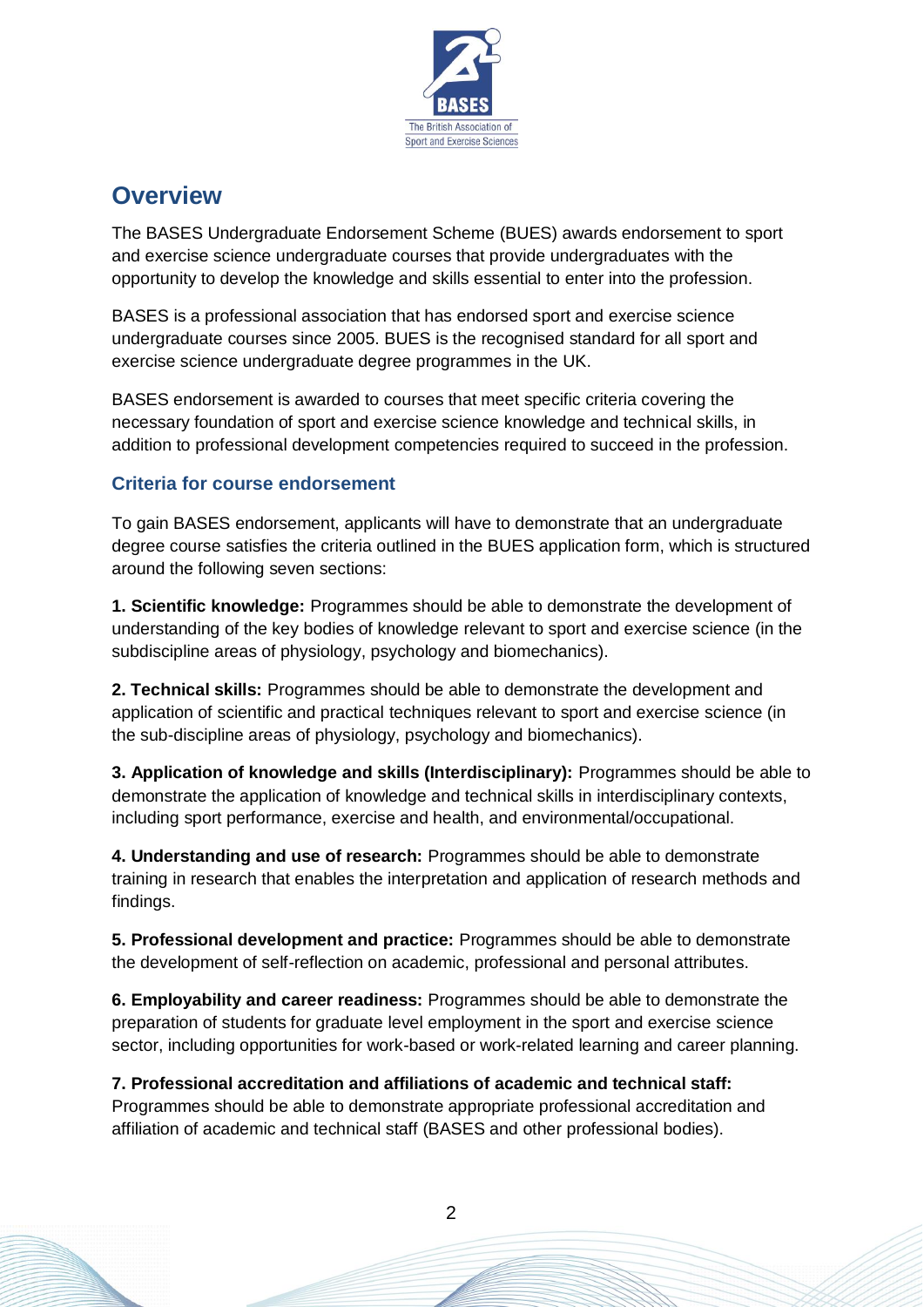

In completing the application form, institutions will need to demonstrate that their teaching strategies and programme activities meet the above criteria, with relevant supporting documentation provided to support their application (e.g. programme specifications, module descriptors, laboratory manuals).

### **When can applications be submitted?**

There are three application deadlines each year for BUES application submissions:

- 6<sup>th</sup> January
- $\bullet$  6<sup>th</sup> May
- 6<sup>th</sup> September

### **How do I submit an application form?**

Application forms can be downloaded from the BASES website. Once completed, the form and all supporting documentation should be emailed to: [officemanager@bases.org.uk.](mailto:officemanager@bases.org.uk)

# **Completing the application form**

Applicants are required to complete the BUES application form to demonstrate that a course meets the criteria for BUES endorsement. This is done via two core components:

- 1. A brief narrative explanation of how the course meets each of the specified criteria within each section of the application form. The sections are broken down into core elements (e.g. knowledge areas, technical skills) representing the expected areas of coverage of an undergraduate degree in sport and exercise science. The narrative provided should focus on *how* the course provides students with opportunities to develop the requisite knowledge, skills and professional development competencies identified.
- 2. Documentary evidence, to be submitted with the application form, providing assessors with more detailed information about module content and learning outcomes, laboratory practices and teaching/learning strategies to support the narrative provided in the application form. For each element of each section of the form, applicants need to reference the appropriate supporting documents (module specifications/descriptors, laboratory manuals etc.). It is recommended that a simple referencing system is used to easily reference supporting documentation within the application form (see more details below).

#### **Supporting documentary evidence**

It is up to the applicant to select relevant documentation to support their application. There are no mandatory requirements or specific documents that must be submitted, but the following are the types of documents that are likely to provide relevant supporting evidence:

3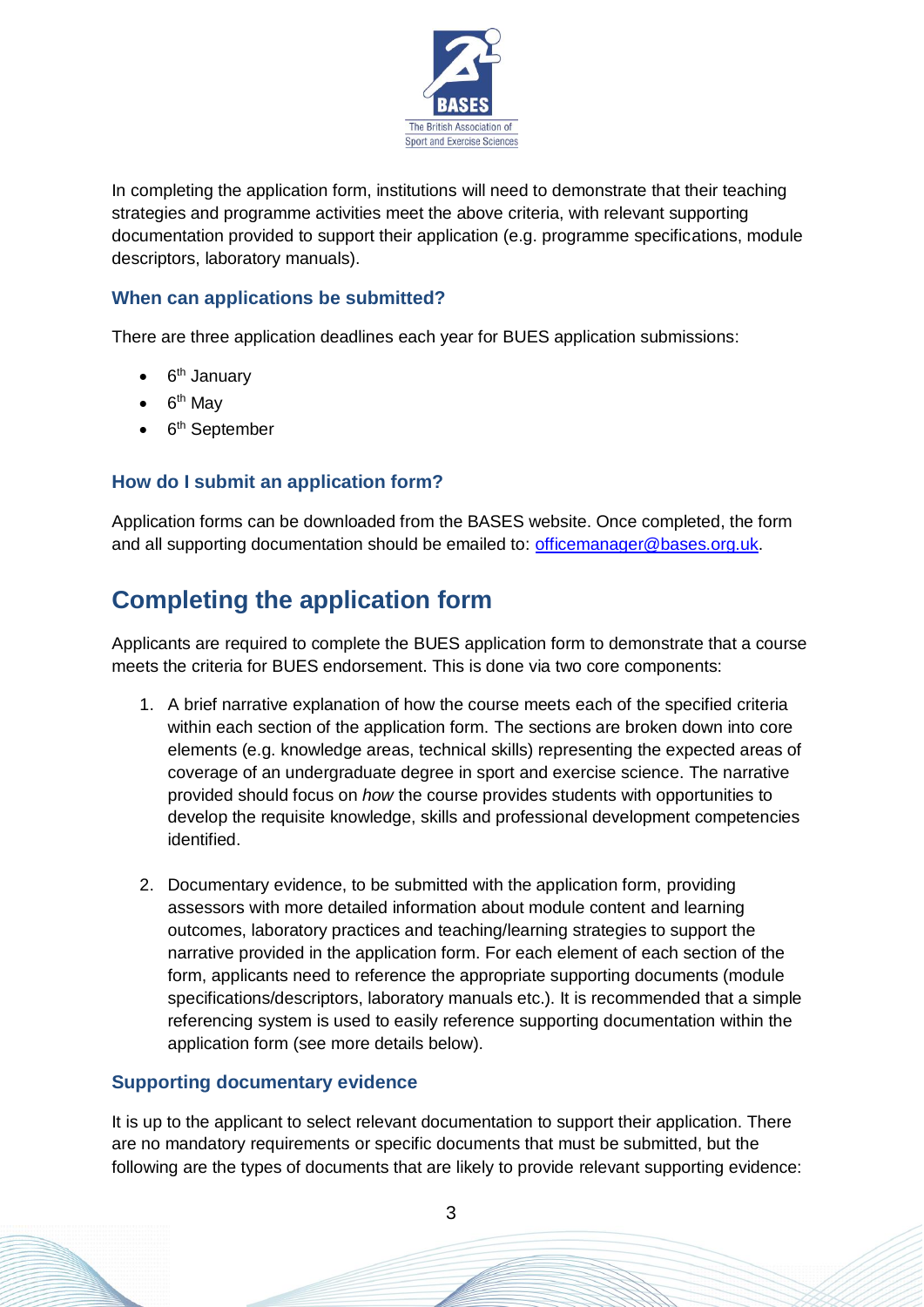

- − Programme specifications
- − Module descriptors/guides (including session topics)
- − Laboratory manuals
- − Student handbooks

It is requested that applicants use a basic referencing/numbering system for the documents submitted with the application form, enabling simple referencing of documents on the application form to assist reviewers in finding appropriate documentation. For example:

#### *Documents submitted:*

- − 1.1. SES112 Anatomy & Physiology Module Descriptor
- − 1.2. SES115 Foundations of Sport and Exercise Psychology Module Descriptor
- − 1.3. SES121 Physiological Responses to Sport and Exercise
- − 2.1. L4 Biomechanics Lab Manual
- − 2.2. L4 Physiology Lab Manual

#### *How documents should be referenced on the application form:*

|       | <b>Discipline</b><br><b>Element</b>                     | Briefly explain how each listed subject knowledge<br>discipline element is developed                                                                                                                                                                                                                                                                                                                                                                                                                                                                                                                                                               | <b>Supporting</b><br><b>Documentary Evidence</b><br>(Module Descriptors,                                                                                                                    |
|-------|---------------------------------------------------------|----------------------------------------------------------------------------------------------------------------------------------------------------------------------------------------------------------------------------------------------------------------------------------------------------------------------------------------------------------------------------------------------------------------------------------------------------------------------------------------------------------------------------------------------------------------------------------------------------------------------------------------------------|---------------------------------------------------------------------------------------------------------------------------------------------------------------------------------------------|
| 1.2.1 | Structure<br>and<br>function<br>of the<br>human<br>body | Students undertake lectures and seminars that cover<br>control and integration, Homeostasis, Thermoregulation,<br>structure and function of the CV, Respiratory, muscular<br>systems at rest, structure of the skeletal system, skeletal<br>landmarks, the joints of the human body and structure<br>and function of the digestive system. This knowledge<br>then becomes progressively applied, depending on the<br>modules elected through the programme. For example,<br>students may study further into the strength and<br>conditioning of junior sports, the physiology of team<br>sports, or the physiology of individual endurance sports. | Lab Manuals etc.)<br>1.1. SES112 Anatomy &<br>Physiology Module<br>Descriptor<br>1.3. SES121<br><b>Physiological Responses</b><br>to Sport and Exercise<br>2.2. L4 Physiology Lab<br>Manual |

### **Professional Accreditation and affiliations of academic and technical staff**

To ensure that undergraduates are made aware of relevant professional issues and are able to draw on the knowledge and skills of staff with current professional experience in sport and exercise science, the programme team must comprise at least 2 staff members with relevant professional accreditations, one of which needs to be a BASES Accredited Sport and Exercise Scientist.

#### **Support and advice on completing the application form**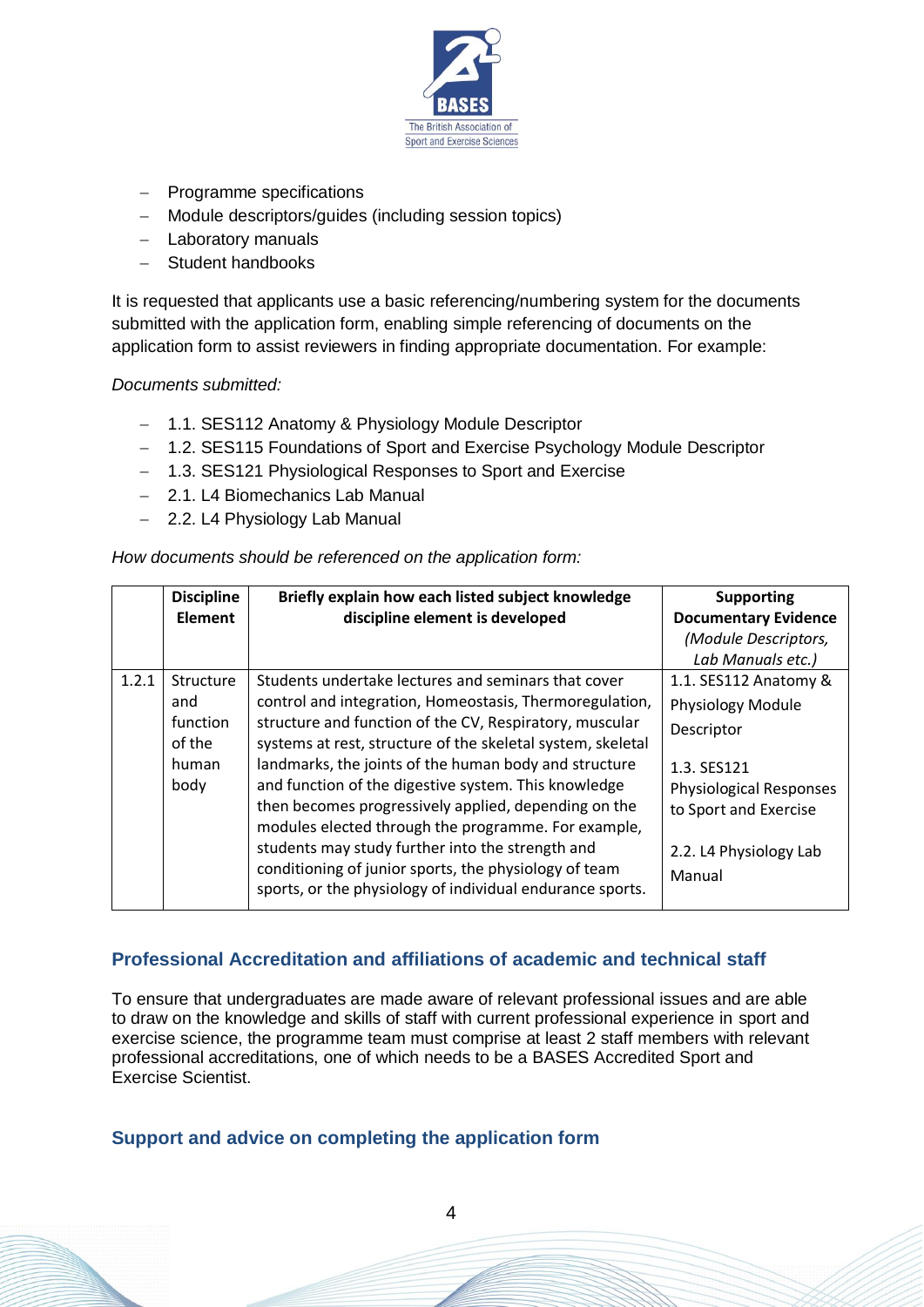

Any queries relating to BUES applications should be initially directed to the BASES office by emailing [enquiries@bases.org.uk](mailto:enquiries@bases.org.uk) or calling 0113 812 6162.

If more dedicated support or guidance is required, applicants may request additional support/advice from a member of the BUES review panel, dependent upon panel members' availability. Request for support should be in relation to specific queries about the BUES criteria (reviewers will not provide general advice on completing a BUES application to applicants).

# **Application assessment and feedback**

Each BUES application is reviewed by two members of the BUES Review Committee; a lead reviewer and a second reviewer. Reviewers will assess the application and the supporting documents and make a decision, which will be one of the following four outcomes:

- 1. **Endorsed:** the course/programme has been judged to fully meet the endorsement criteria.
- 2. **Endorsed with recommendations**: the course/programme has been judged to meet the endorsement criteria, however, the reviewers have identified some areas where there is potential improvement in coverage/provision, which will be detailed in the recommendations provided.
- 3. **Deferred pending additional evidence**: the course/programme has been judged to meet most of the endorsement criteria, however, there are some aspects of the application where further evidence or clarification is required for the reviewers to make a final decision. In their feedback, the reviewers will provide details of the additional information or evidence that is required. Upon receiving the requested information from the applicant, the two reviewers will make a decision on the final outcome of the application (Endorsed; Endorsed with recommendations; or Not endorsed).
- 4. **Not endorsed**: The course/programme has been judged to not meet the endorsement criteria. In this scenario, reviewers will not ask for additional evidence or information, as it has been judged that the programme/course structure, content and/or provision does not meet the BUES criteria.

The reviewers' decision and feedback will be provided to the applicant on the BUES Review Feedback Form, which will include the decision on endorsement, feedback providing rationale for the decision and, if applicable, recommendations.

### **BUES endorsement renewal**

If endorsed, an undergraduate degree programme will hold BASES endorsement for a period of five years, at which point a renewal endorsement application must be submitted.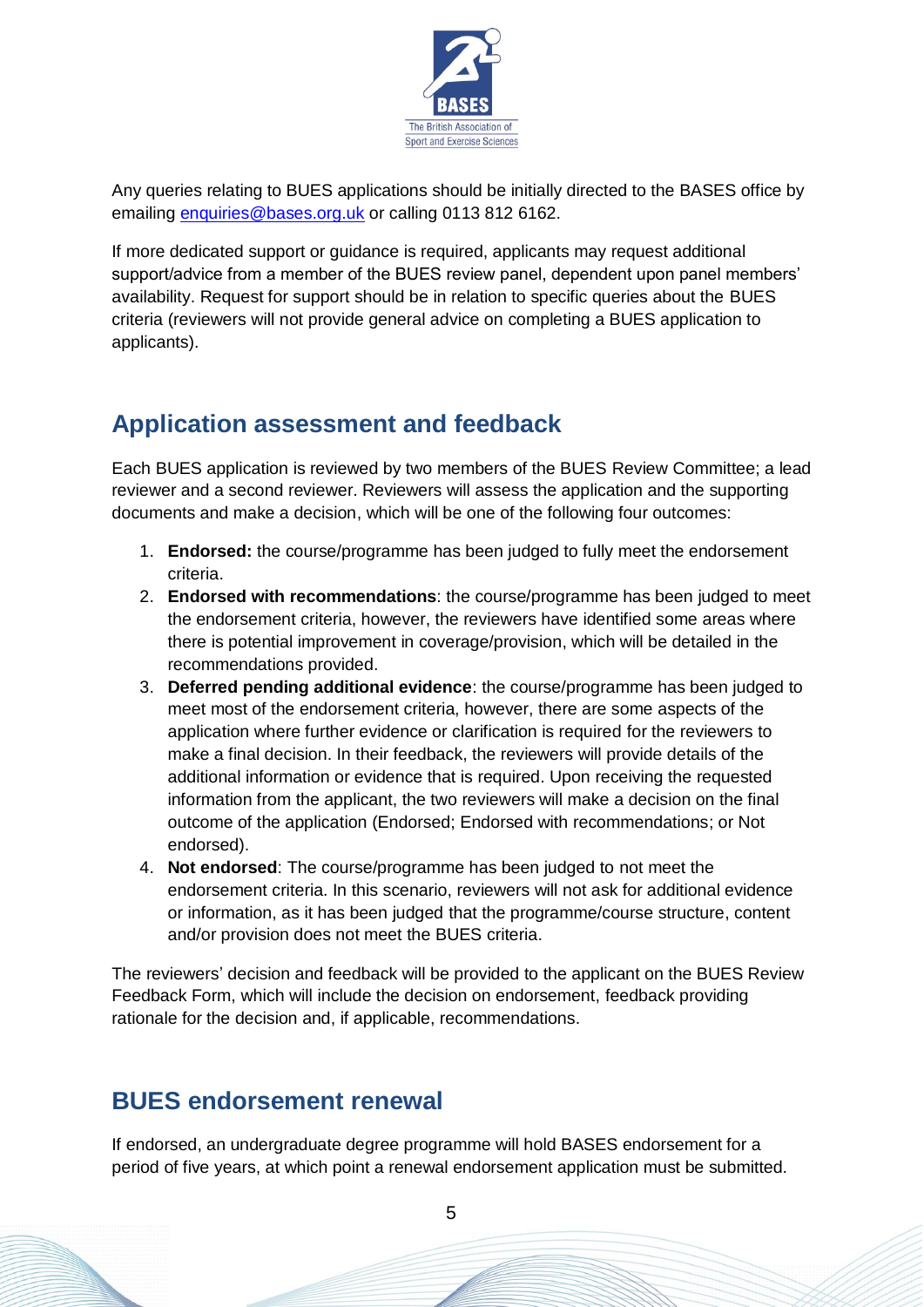

For renewal, the same BUES application form must be completed in full, though where only minor changes have been made to the course, it is acknowledged that much of the information and documentation submitted will be the same as the previous application.

#### **Changes to degree programmes**

If modifications are made to undergraduate degree courses (within the five year endorsement period) which fundamentally change the programme's provision (e.g. core modules removed/replaced), BASES must be informed of these changes. It is the responsibility of the named contact for the endorsed degree to outline the changes by emailing: [officemanager@bases.org.uk.](mailto:officemanager@bases.org.uk)

Any changes outlined will be reviewed by a member of the BUES Review Committee, resulting in one of the following outcomes:

- − **No action required**: If the changes outlined are deemed not to impact on the degree course meeting the BUES endorsement criteria
- − **Re-application required:** If the changes outlined are deemed to be significant enough that it is no longer clear whether the course meets the criteria for BUES endorsement, the reviewer will recommend that a re-application is required. A period of 3 months will be given to complete and submit a new application form. The reendorsement fee will be adjusted based on the number of years since the previous endorsement application was submitted.

### **Endorsement fees**

The endorsement fee for a single degree course is  $£1,500 + \sqrt{AT}$ . This covers the cost of the application review and assessment process; and the five-year period of endorsement.

For additional courses, routes or pathways that are part of the same 'programme framework' and therefore submitted within the same application, the endorsement fee is £300 + VAT for each additional named route/pathway. To be classed a part of the same 'programme framework', all of the different routes/pathways must share common 'core' modules making up at least 75% of the total course content.

If an application for endorsement is not successful 80% of the total application fee will be refunded.

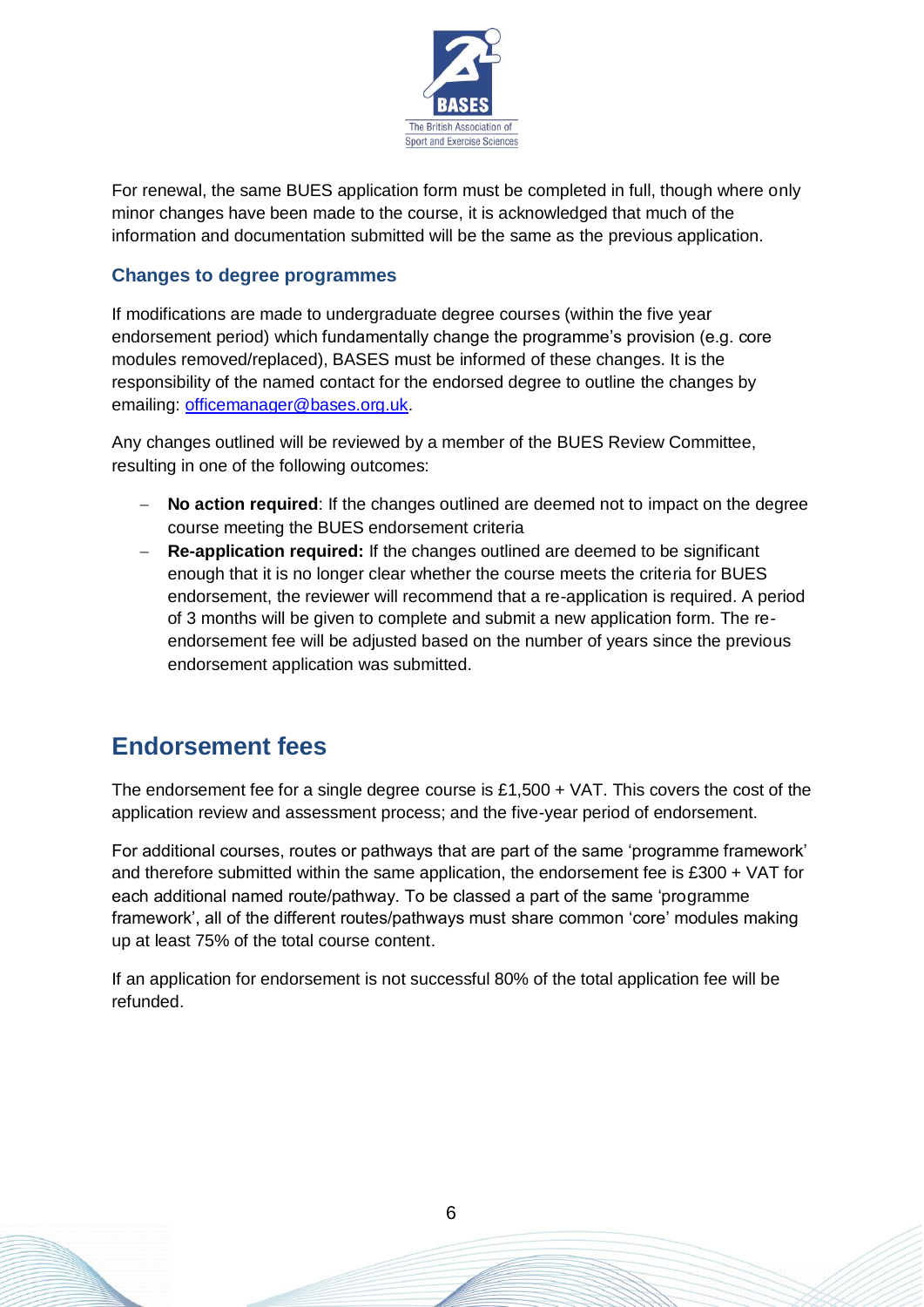

# **FAQs**

#### **Do BASES only endorse "Sport and Exercise Science" degree courses?**

The BUES scheme is intended to endorse undergraduate degrees that provide the underpinning knowledge and skills required for a career in sport and/or exercise science – therefore a variety of degree courses will be eligible for endorsement, not just courses with the title "Sport and Exercise Science". The new criteria has been developed with more specialist degree courses in mind (e.g. those with a particular focus on clinical exercise science) so that a wider range of degrees can seek and obtain BASES endorsement.

### **Must a course fulfil every knowledge and technical skill element in the application form to obtain endorsement?**

No. The knowledge elements and technical skills listed in the application form are an 'indicative curriculum' and therefore it is acknowledged that different degree courses may not provide the opportunity for students to develop every knowledge element or technical skill.

However, the vast majority of knowledge elements, technical skills and professional competencies are expected to have at least basic coverage. Significant gaps in coverage of knowledge and/or skill elements is likely to result in an unsuccessful application.

#### **To what level/depth must the knowledge elements identified in the BUES criteria be covered?**

Degree courses will need to demonstrate coverage of at least 2 of the 3 core sport and exercise science sub-disciplines (biomechanics, physiology, psychology) beyond Level 4 to be eligible for endorsement; degrees that cover 2 of the 3 sub-disciplines at Level 4 only are highly unlikely to be able to demonstrate the breadth and depth of coverage required.

The above is also applicable to courses that provide options for students to select pathways as they progress through their undergraduate degree. Only pathways that ensure at least 2 of the 3 subdisciplines are covered at Level 5 or higher will be eligible for endorsement.

### **What are the different 'types' of undergraduate degree programme that are eligible for endorsement?**

*Single programme (single honours)* – defined as a degree programme with a single course title - e.g. "BSc (Hons) Sport and Exercise Science" – where there are no or few options for students to select which modules they study within the programme; or flexibility is only offered later in the course (i.e. final year) following the completion of a set of mandatory, core modules that meet the BUES criteria.

*Joint honours –* defined as a degree programme combining more than one subject of study. Joint honours degree programmes must demonstrate that all graduating students will have completed a core set of sport and exercise science-related modules that meet the criteria relating to knowledge and skill development outlined in the application form. Joint honours that give students significant

7